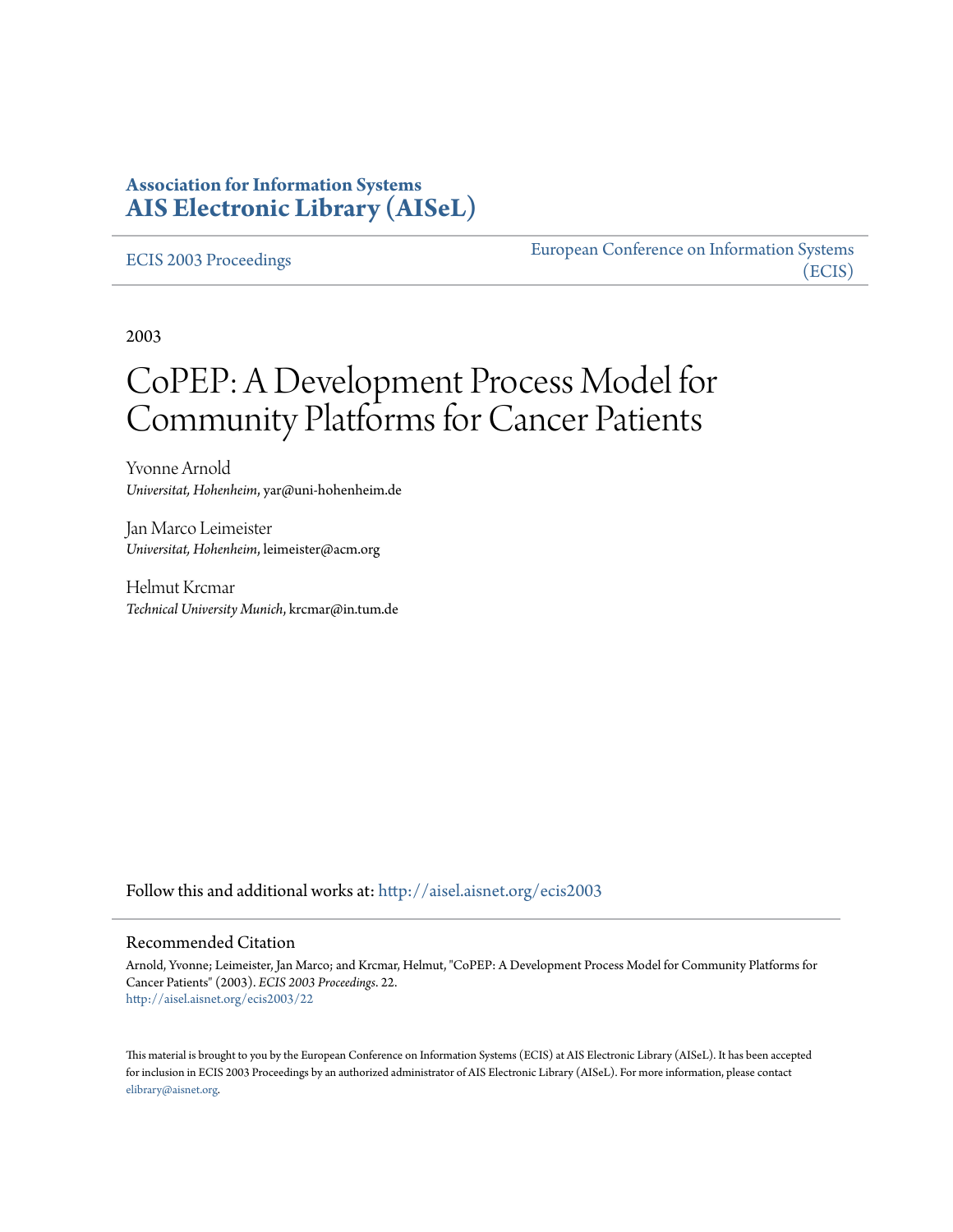# **CoPEP: A Development Process Model for Community Platforms for Cancer Patients**

#### **Yvonne Arnold**

Information Systems Department, Hohenheim University 70593 Stuttgart, Germany Tel.: + 49-7 11-4 59 3237, Fax: + 49-7 11-4 59 31 45 yar@uni-hohenheim.de

#### **Jan Marco Leimeister**

Information Systems Department, Hohenheim University 70593 Stuttgart, Germany Tel.:  $+ 49-7 11-4 59 37 06$ , Fax:  $+ 49-7 11-4 59 31 45$ leimeister@uni-hohenheim.de

#### **Helmut Krcmar**  Information Systems Department, Technical University Munich 85748 Garching, Germany Tel.: + 49- 89-28 91 95 30, Fax: + 49- 89-28 91 95 33 krcmar@in.tum.de

#### **Abstract**

*This paper focuses on the process of designing and implementing a community platform for cancer patients with the objective to derive a process model for community engineering. Following an introduction to the situation of cancer patients in Germany we summarize our findings on cancer patients' demands for trustworthy information as well as their need for interaction with peers in similar situations. On this basis we describe the process of translating socio-technical needs into system requirements and the steps undertaken to develop a functioning community platform for cancer patients. We combine a generic iterative process model for systems' development with elements of prototyping towards an engineering process model for community platforms for cancer patients. The paper focuses on specialised situations and challenges concerning user interface development and system requirements' analysis taken into account during system development.* 

#### **Keywords**

Community engineering, web-based system development, process model, user involvement, requirement engineering, website design, cancer patients, healthcare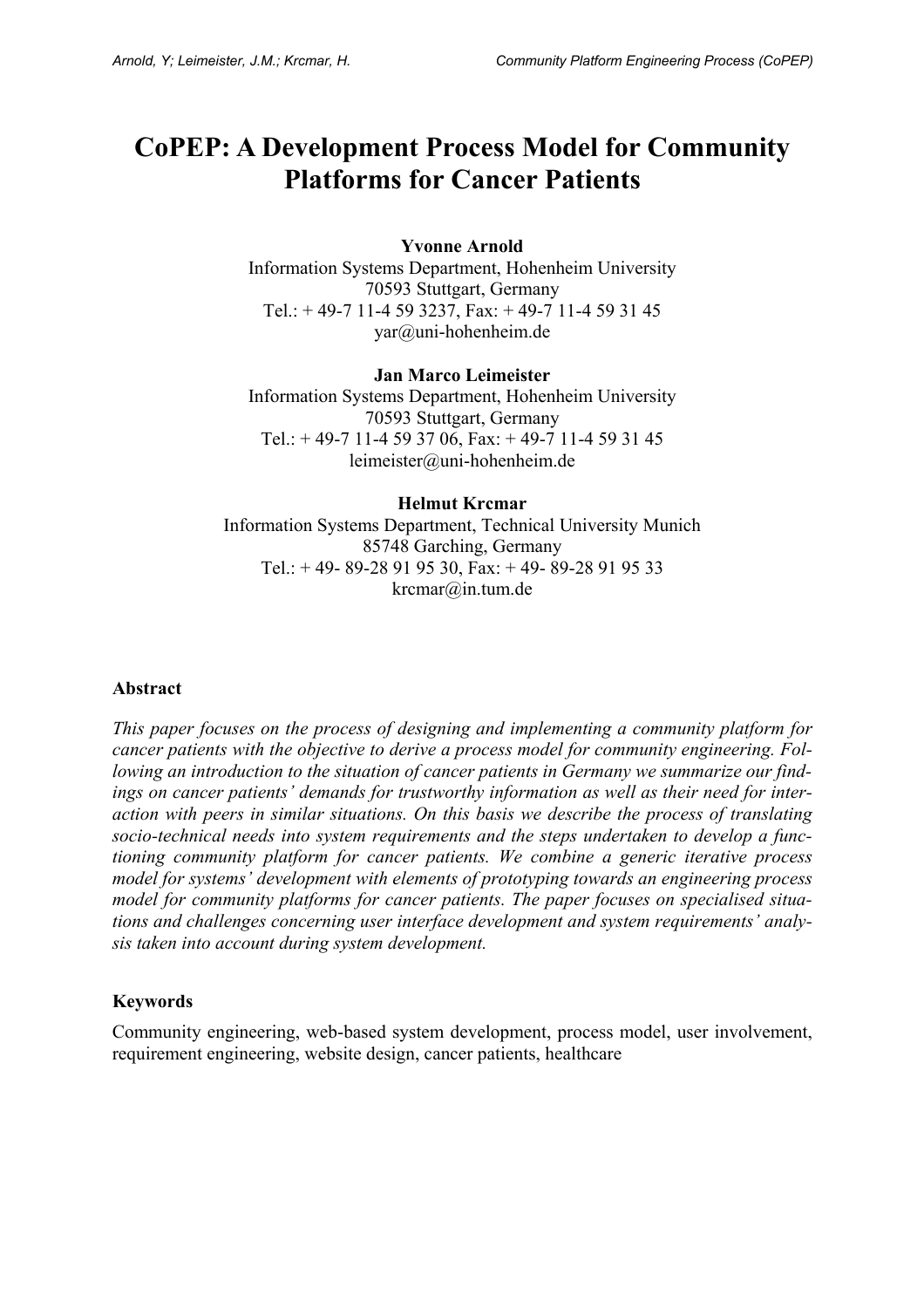# **1 Introduction<sup>1</sup>**

 $\overline{a}$ 

Community platforms on the Internet have great potential to serve ubiquitous information and interaction needs. Such an omnipresent demand exists, for instance, in healthcare when patients develop a desire for information and supportive communication which exceeds what is offered by either the treating physician and/or health care institutions.

### **1.1 Cancer and the Healthcare System in Germany**

The number of new cancer incidents in Germany sums up to 164900 male and 173400 female cases per year (AG Krebs 1999). According to the report of the National Advisory Council to the German Government (Gesundheitswesen 2001) the treatment of cancer patients in Germany is often not efficient. The relationship between physician and patient is often described as being paternalistic. A situation which does not lend itself to patient participation in decision-making. In order to obtain quality care and the appropriate treatment in today's complicated health care system, patients must be active and competent consumers. Suitable information available at the right time is crucial in aiding decision-making. "Recent surveys show that 40-54% of patients access medical information via the internet and that this information effects their choice of treatment" (Meric et al. 2002). Medical information is not all that is needed or sought on the internet. "E-Health offers patients databases of medical information, but patients want to hear about treatments and how to deal with problems from other patients" (Preece 2000, xvi).

### **1.2 Cancer Patients' Needs for Information and Interaction**

Patients' needs and demands for information often increase after a diagnosis of a disease or during medical treatment (Sheppherd et al. 1999). Patients seek information in order to help them make sense of a given diagnosis or to assist them in making decisions about treatment. In addition to demands for factual information, patients seek emotional support and the opportunity to communicate with other patients experiencing similar physical and emotional symptoms. The need for information and interaction plays an important role in dealing emotionally with a disease, an assumption backed by research on self help groups (for an overview see e.g. Hasebrook 1993). The diversity of over 100 types of cancer, the complexity of treatment modalities coupled with hardly manageable professional and lay literature makes coping with the informational, emotional and medical aspects of cancer extremely difficult and tiresome. The evolution of virtual communities has been a positive step in meeting the emotional and educational needs of cancer patients without overtaxing their already limited physical and psychological resources.

Designing and building virtual communities has been the focus of science and practice for a number of years (for an overview see e.g. Schoberth 2003). However there is a paucity of empirically tested process models for the development of community platforms in general and the healthcare sector specifically. Following is a description of the first steps taken towards creating a process model for developing community platforms in healthcare.

<sup>&</sup>lt;sup>1</sup> This paper resulted from of the research project COSMOS (Community Online Services and Mobile Solutions). COSMOS is a joint research project of the Hohenheim University, the Technical University Munich, Ericsson Deutschland GmbH and O2 (Viag Interkom GmbH & Co). The project is funded by the German Ministry of Research and Education. For further information please visit the website: http://www.cosmoscommunity.org.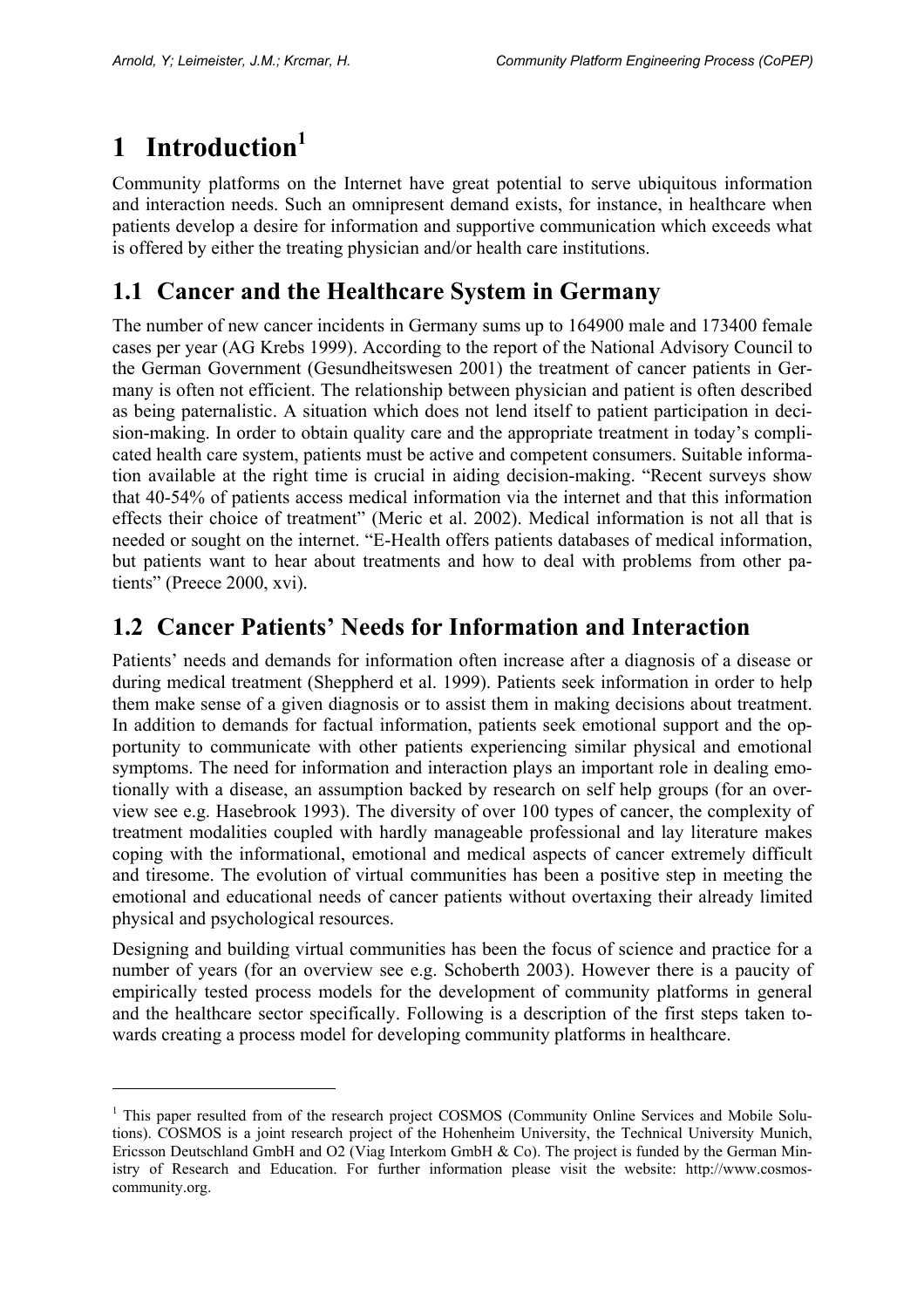$\overline{a}$ 

# **2 Requirements Engineering and the Development of Community Platforms**

#### **2.1 The Dilemma of the Requirements Collection**

Although software development is usually done within an organizational framework, many of the developed information systems do not match the needs of the target users. Orphaned community platforms on the internet underline this mismatch. Traditionally, system development takes place in a linear manner, starting with the conception phase and ending with the phase of the death or substitution of the system. Alternative models have been developed as the linear model contains many dysfunctional aspects (for an overview see Balzert 1998, for further critics see e.g. Boehm 1989). The internet as a possible environment for an information system targeted to heterogeneous user groups demands more flexibility and, at the same time, has a high degree of uncertainty.

In 1995, the European Software Process Improvement Training Initiative (ESPITI) surveyed problems within the software engineering process. The two most commonly identified problems were 'requirements specification' and 'managing customer requirements' (see Leffingwell/Widrig 2000, 8). According to Conallen (2000, 89) requirements is defined as "a statement of what the system should do. The collection of all of the requirements of the system is the requirements specification". The collection of requirements takes place early in the development process and is transferred into a requirements specification. Little attention is paid to the alteration or adaptation of already acquired requirements during later phases of development. Therefore, it is essential to pay particular attention to the collection and adaptation of requirements and to involve the target user in early stages of the software development cycle. The requirements engineering approach attempts to take into account these key elements. Requirements engineering is defined by the IEEE Std. 610.12 as *"(1) the process of studying user needs to arrive at a definition of […] requirements; and (2) the process of studying and refining […] requirements"* (1990, cited in Hoffmann 2000, 17). This definition incorporates the understanding that requirements can (and do) change during the development process.

In order to develop a platform that meets users' needs, requirements engineering addresses essential success factors for system development; it is therefore, a suitable framework for the development of a community platform. Numerous activities and methods reported in the literature guide and support the discovery of requirements (for an overview see e.g. Hofmann 2000). The questions remain, are they applicable for our purpose and can they be combined with a process model for system development?

Following an extensive review and consideration of published approaches<sup>2</sup>, we were unable to secure an appropriate model that combined an applicable process for the development of a platform especially for the Web (for a discussion of Web Engineering see also Murugesan et al. 1999 and Gaedke & Gräf 2000) and the inclusion of requirements engineering activities that involve intense participation of targeted users.

 $2$  Process models for the development of community platforms in general can either be derived from existing information system development approaches (for an overview see e.g. Boehm 1989) or from community informatics works with a rather social science perspective on community (platform) building like Preece (2001) or Kim (1997). None of the existing approaches seems to be appropriate as they are either not detailed or feasible enough or too extensive for being manageable for smaller projects. The development of information and interaction platforms for patients in general or cancer patients in particular has special requirements that are difficult to integrate in existing process models for system development.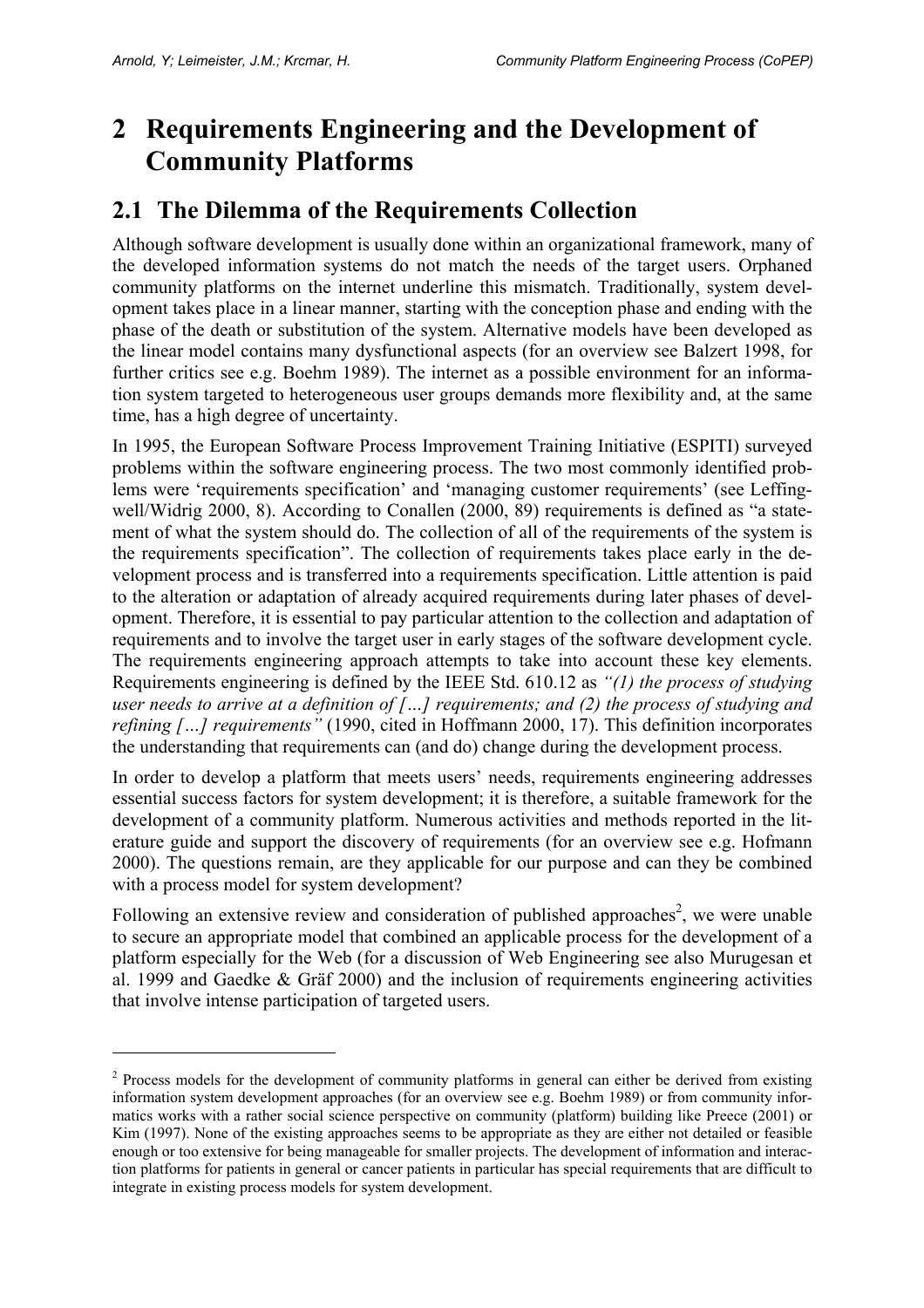# **2.2 Requirements deducted from prior Field Studies**

Prior field studies pertaining to the information and interaction needs of cancer patients (see also Leimeister et al. 2002) and the examination of existing web information platforms on the German language market (Daum et al. 2001) lead to the following general requirements:

| Results/<br><b>Section</b>         | General requirements for a community platform<br>for cancer patients                                                                                                                                                                                                                                                                                                                                                                                                                                                                                                                                                                                                                                                                             | <b>Implications for a</b><br>process model                                                                                                                                                    |
|------------------------------------|--------------------------------------------------------------------------------------------------------------------------------------------------------------------------------------------------------------------------------------------------------------------------------------------------------------------------------------------------------------------------------------------------------------------------------------------------------------------------------------------------------------------------------------------------------------------------------------------------------------------------------------------------------------------------------------------------------------------------------------------------|-----------------------------------------------------------------------------------------------------------------------------------------------------------------------------------------------|
| Devel-<br>opment<br>of<br>platform | $\bullet$ The envisioned community platform is <i>an</i><br><i>innovation</i> . No comparable system exists on the<br>German speaking internet (none offers interaction<br>possibilities). Therefore all the requirements<br>cannot be collected in advance or copied from<br>existing platforms, moreover they appear and<br>change during the development process. Activities<br>should be ongoing throughout the development to<br>collect and evaluate requirements.<br>• The future environment of the system, the Internet<br>itself, opposes a flexible design of the front end.<br>Aspects such as size of screen, supported types of<br>browsers and transfer rates must be taken into<br>consideration within the development process. | • Iterative process neces-<br>sary.<br>• High degree of user<br>involvement necessary.<br>• Use of prototypes for<br>demonstration purposes<br>and testing on the inter-<br>net is necessary. |
| <b>Target</b><br>group             | • The <i>navigation</i> of the platform should be <i>intuitive</i><br>as most cancer patients are older and unfamiliar<br>with the use of the internet (for similar findings<br>see e.g. Binsted et al. 1995). The use of colours, a<br>constant navigation bar, larger font size and the<br>avoidance of fancy features (flash-animations,<br>mouse-over, etc) is advisable.                                                                                                                                                                                                                                                                                                                                                                    | • Use of mock-ups and<br>prototypes for demon-<br>stration purposes is nec-<br>essary.<br>• Process must adapt to<br>changes of requirements<br>during development.                           |
| <b>Content</b><br>for<br>platform  | • The platform should have an <i>information section</i><br>as well as <i>interaction possibilities</i> .<br>• The offered <i>information</i> must <i>be trustworthy</i> and<br><i>comprehensible</i> for patients.                                                                                                                                                                                                                                                                                                                                                                                                                                                                                                                              | • Development process<br>should be applicable for<br>different types of ser-<br>vices (information and<br>interaction services).                                                              |

*Table 1: Deducted requirements* 

Starting out with these general requirements, the process model has to integrate parallel activities of requirements engineering to provide the flexibility needed for the development of a web based platform. Therefore an applicable process model should:

- be an iterative process,
- be able to adapt to changes of requirements during the development process,
- include several mock-ups and prototypes,
- be easy to apply especially for small and medium size projects,
- be applicable for different types of services (information as well as interaction),
- involve users from the beginning.

In the following we suggest a process model that meets these preconditions.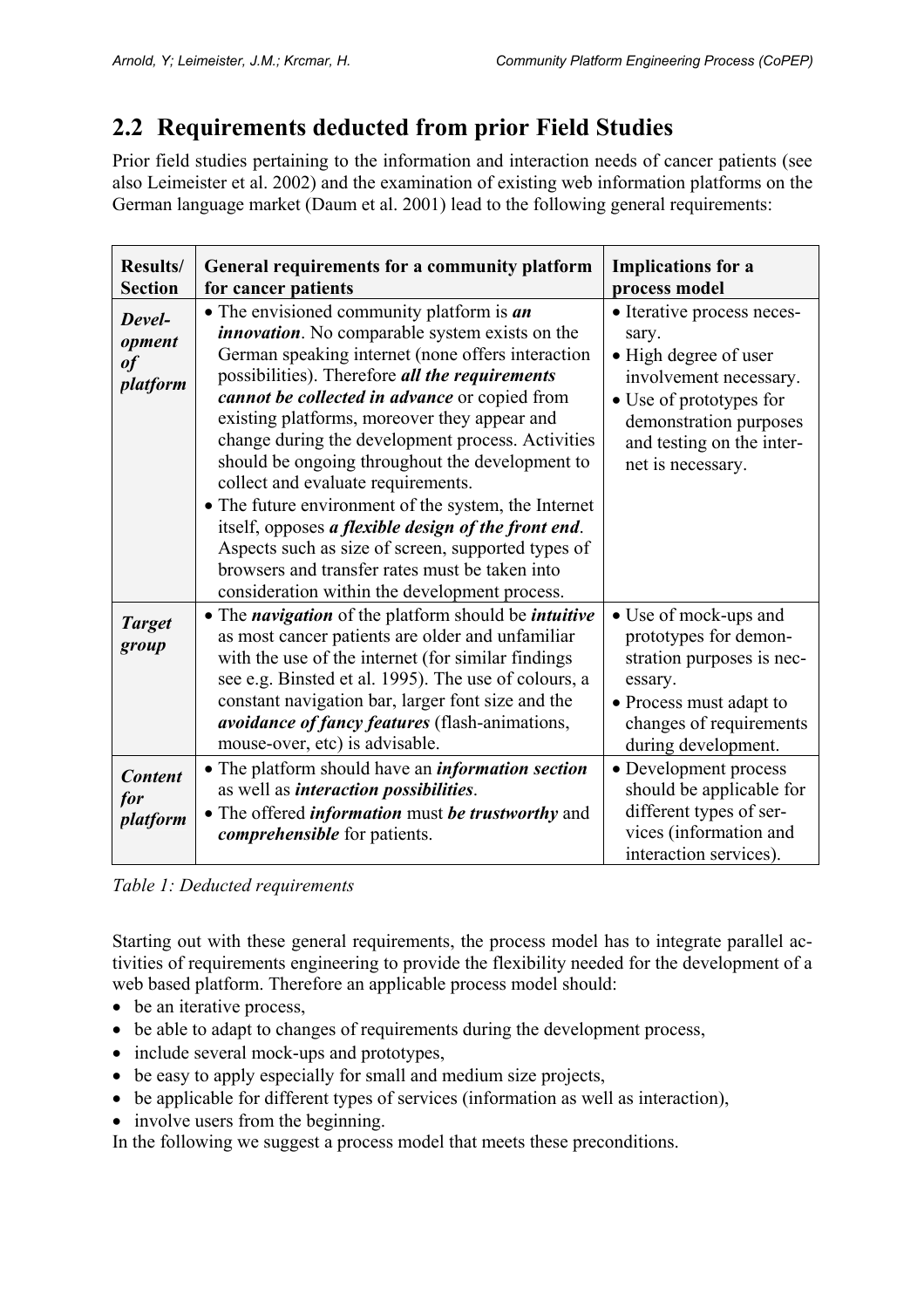### **2.3 Towards a Community Platform Engineering Process (Co-PEP)**

The heart of the following process model is an iterative process adapted from the generic spiral process model (Boehm 1989, 26 and Wigand 1998). It is combined with elements of prototyping. In opposition to the original spiral model, a stronger focus is placed on scenario discussions, the display of mock-ups and prototypes, and the active involvement of users. Requirements are collected and adapted within each iteration. Figure 1 shows the process model CoPEP (Community Platform Engineering Process) that was used during the development of the platform www.krebsgemeinschaft.de for breast cancer patients.



*Figure 1: Community Platform Engineering Process (CoPEP) combining a spiral model (light yellow) with prototyping (dark orange)* 

Beginning with the planning phase, the activities for the respective iterations are scheduled. Afterwards the needed input for the tasks is analysed and the appropriate requirements are either deducted from the prior field studies (iteration 1) or simultaneously collected through user involvement (iteration 2-4). The rendered part of the system is evaluated after the engineering phase is completed. Using the deducted general requirements (see chapter 2.2), the translation of the socio-technical needs into system design is done iteration by iteration with the assistance of users. After cycling through the phases a total of four times, the pilot system was operative and could be introduced to the broader public on the internet on August  $18<sup>th</sup>$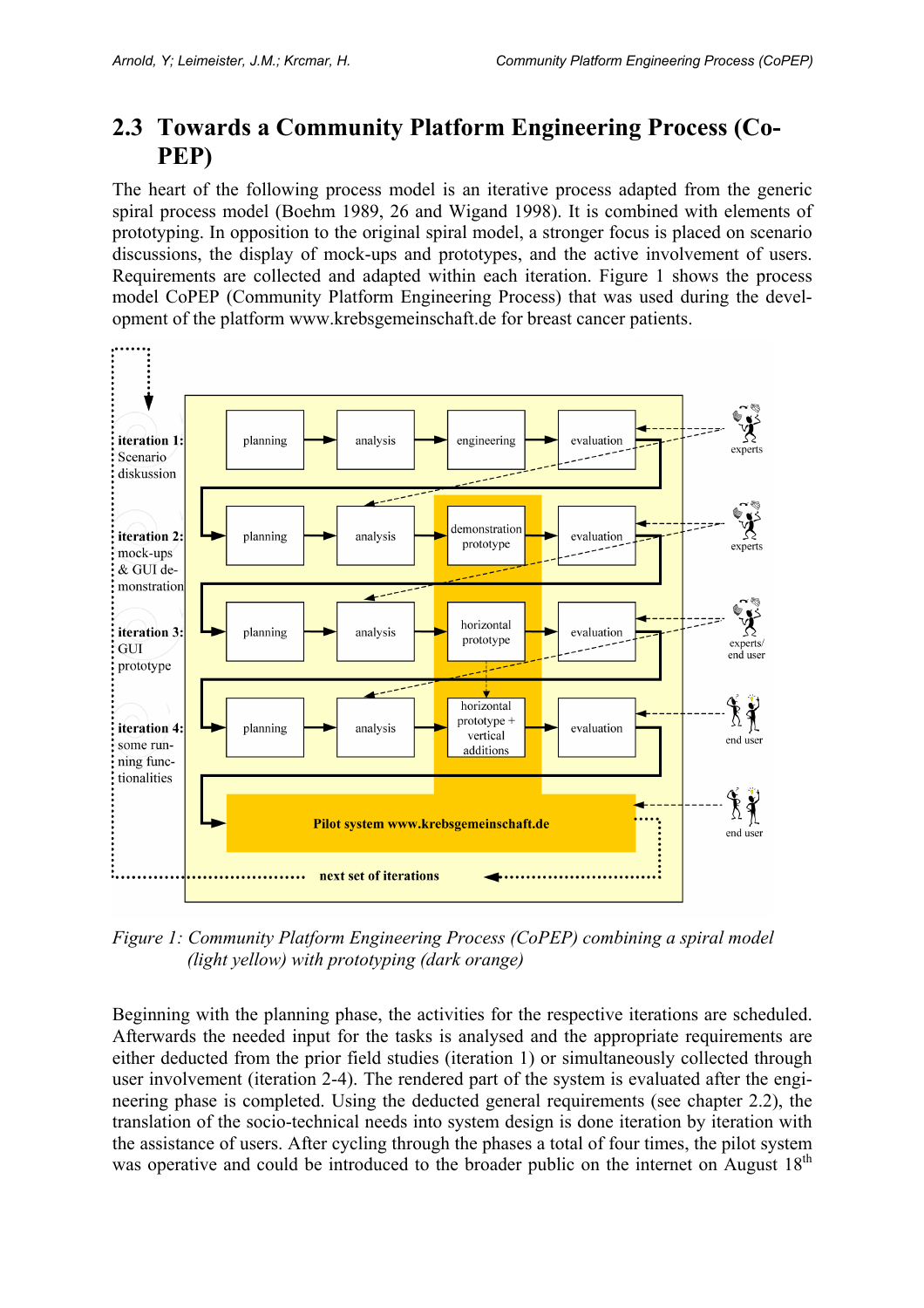2002. System development, however, doesn't cease with the launch of the platform. A Web Platform is a dynamic system; the demands of the users continuously change and therefore the requirements change with usage. Continual refinement is necessary (see also Murugesan et al. 1999). With the launch of the system begins the next set of iterations. Enhancements and supplements to existing functionalities are discussed in scenarios and iteratively added onto the system following the CoPEP-model.

### **2.4 User Involvement**

CoPEP counters the danger of fixating incorrect requirements during the initial phases of development by involving end users early on in the development cycle. Visualization of parts of the end product through mock-ups, scenario discussion and prototyping induce a high level of transparency. General requirements get more detailed as the development process progresses and mistakes can be redefined. The targeted users, in our case breast cancer patients, are often unfamiliar with the use of the internet or information systems in general. The proposed community platform was somewhat difficult for them to envision. It was also difficult for them to transfer their needs into a concrete design of a web site from scratch*.* Further, their fragile medical state prohibited prolonged and unrestricted access to them as collaborative partners*.* In order to meet the substantial claim of user involvement from the very beginning, representatives for the target users were substituted as consultants for the project (for similar findings see e.g. Forsythe 1992). The role of target group representatives is to take up various positions upon the system until there are mock-ups or prototypes functioning as visualization that can be presented to the intended end users. We used a group of various stakeholders as representatives (see table 2) in order to work with as many perspectives on the system as possible (for the role of multiple perspectives within system development see e.g. Floyd, 1992).

| <b>Representatives</b>                                                                   | <b>Competence</b>                                                                                                                                        |
|------------------------------------------------------------------------------------------|----------------------------------------------------------------------------------------------------------------------------------------------------------|
| Associates of a cancer patient hotline<br>(KID), Krebsinformationsdienst Hei-<br>delberg | Familiarity with cancer patients information<br>$\bullet$<br>needs and usual questions asked.<br>Know comprehensible language for patients.<br>$\bullet$ |
| Associate of the largest German pub-<br>lic health insurance                             | Familiarity with cancer patients.<br>$\bullet$<br>Know-how in disease management programs.                                                               |
| Communication theorist                                                                   | Communication theory.<br>$\bullet$<br>Computer mediated communication.                                                                                   |
| Associates of the Applied Informatics<br>Department, Technische Universität<br>München   | Technical specification<br>$\bullet$<br><b>Computer Programming</b>                                                                                      |
| Associates of the interdisciplinary<br>tumour centre (ITZ), Tübingen                     | Execution of information sessions for patients<br>Medical know-how                                                                                       |
| Associates of the Information Sys-<br>tems Department, at the University of<br>Hohenheim | <b>Community Engineering</b><br>٠<br>Human Computer Interaction                                                                                          |
| Associates of the collaborative cancer<br>centre, Stuttgart                              | Execution of information sessions patients<br>$\bullet$<br>Medical know-how                                                                              |

*Table 2: Group of Representatives*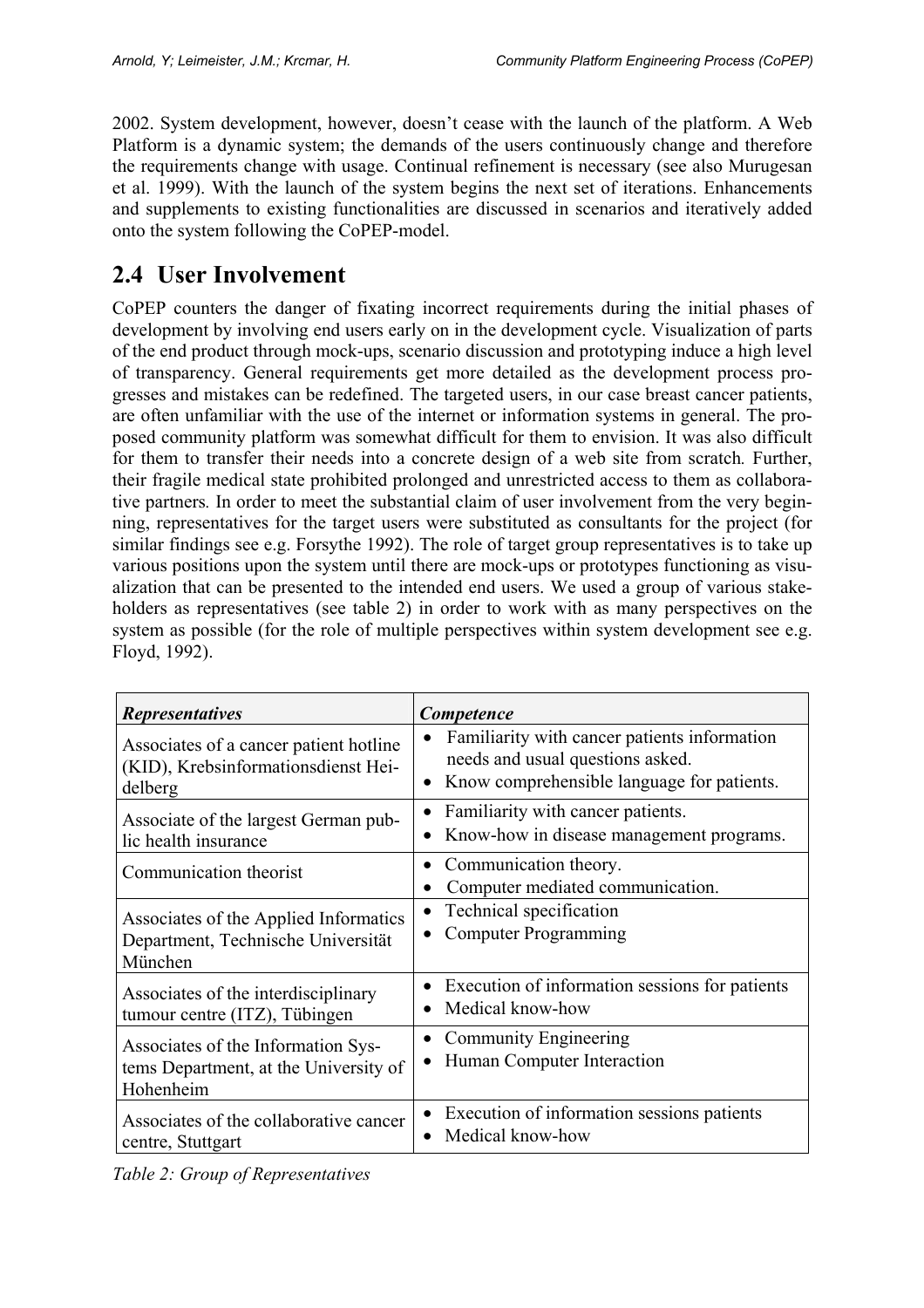Once the content for the platform is roughly outlined and the case scenarios are conceptualised (in our case at the end of the third iteration) the target users can more easily get involved. At this point in development, the target users are confronted with the intermediate result as a basis for further design, adaptation and detailing.

# **3 Applying CoPEP: Iterative Development of www.krebsgemeinschaft.de**

In the following, an excurse of the work during each iteration with a focus on the findings from the group discussions in the analysis and evaluation phase is presented (for further details see Arnold 2002).

### **3.1 Results of the first Iteration**

Starting from the general requirements, we identified four groups of content to be presented on the platform: information, orientation, communication & participation. A scenario discussion with the group of experts during the analysis phase (see table 2) located potential problems with the navigation of the content. Furthermore, the importance of identifying and segregating scientific and user generated content was identified as patients are probably not aware of the difference between facts and opinions. A solution was agreed upon: meta information (author, date of creation, status etc.) should provide transparency as to the source of the information. For the end user the difference should be transparent by the placement of the sections (see figure 2), some meta information should also be visible on the presentation layer.



*Figure 2: Division into sections* 

The results of the engineering phase was made visible with the use of mock-ups that were presented for evaluation. Following group discussion, it was agreed that some content should be restricted and accessible to users that are registered. Associates in the project with familiarity with cancer patients insisted on content that can be accessed without a login as there are many patients who are sceptical to provide personal information. This feeling is backed by community research which shows that a greater part of community members are lurkers (see Nonnecke/Preece 2001, 1528). It was decided that only the interaction and participation services would be accessible following registration and login.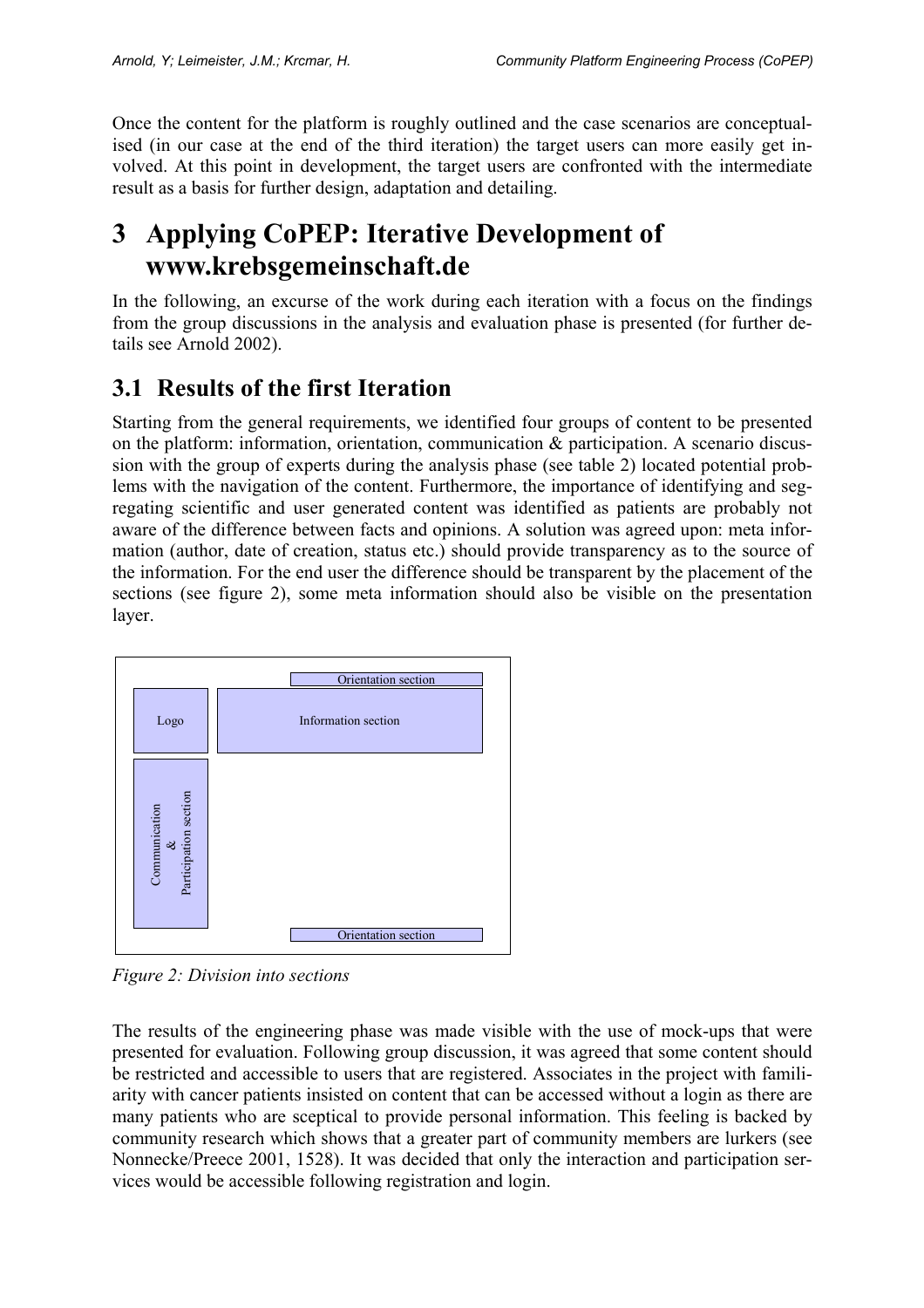### **3.2 Results of the second Iteration**

The work in the second iteration focuses on the design of the front end. The information section is planned in further detail and the colour spectrum is determined: orange, yellow and white should mediate warmth, brightness, optimism and hope. According to the reading habits of web users and the distribution of attention on web sites, subcategories within the sections are placed.

The evaluation workshop with the group of target group representatives consisted of a rating of the colours and the designed categories based on a demonstration prototype of the user interface. Brainstorming sessions took place to determine what type of communication services best fits the needs of breast cancer patients. High priority was given to services that possibly provide displays of empathy such as experience reports, personal guest books or topic categories on 'how to deal with cancer'.

#### **3.3 Results of the third Iteration**

The third iteration focuses on vertical supplements of the demonstration prototype. The analysis identified what type of services and content should be linked and which group should have access to the various sections. A navigation map showing the results provides the basis for further development. During the third iteration the communication and participation section was constructed in further detail. As trust is a crucial element for the target group, access-right structures that support the development of trust and depict real-life situations and interactions are necessary.

A prototype of parts of the whole system was constructed and served as a basis for the evaluation at the end of the third iteration. Various scenarios are used to illustrated the technical design of access-right structures. There are different types of users: a normal user, a super user, a community manager and an administrator. These roles were considered as practicable by the representatives. The subsequent discussion produced few new aspects which showed us that it was time to go a step further and present the system to real users.

### **3.4 Results of the fourth Iteration**

The goal of the forth iteration was to have a rough outline of a prototype running that could be shown to end users in a group discussion session. We invited a group of breast cancer patients (average age 58) who had little knowledge of the use of the internet. At the beginning, the users were sceptical of the system because of their general mistrust of the internet. We presented the various sections of the system and asked them to rate the functionalities. Furthermore we fostered a peer to peer discussion. Throughout the discussion, the group became more excited about the system and found few faults. Through this exercise, we gained deeper insight into how to present information and interaction services on the platform. The groups' proposals and impulses were implemented in the engineering phase.

#### **3.5 Going Live after the fourth Iteration – the next Set of Iterations begins**

A prototype for the target group breast cancer patients was introduced to a broader public on August  $18<sup>th</sup> 2002$  (see figure 3).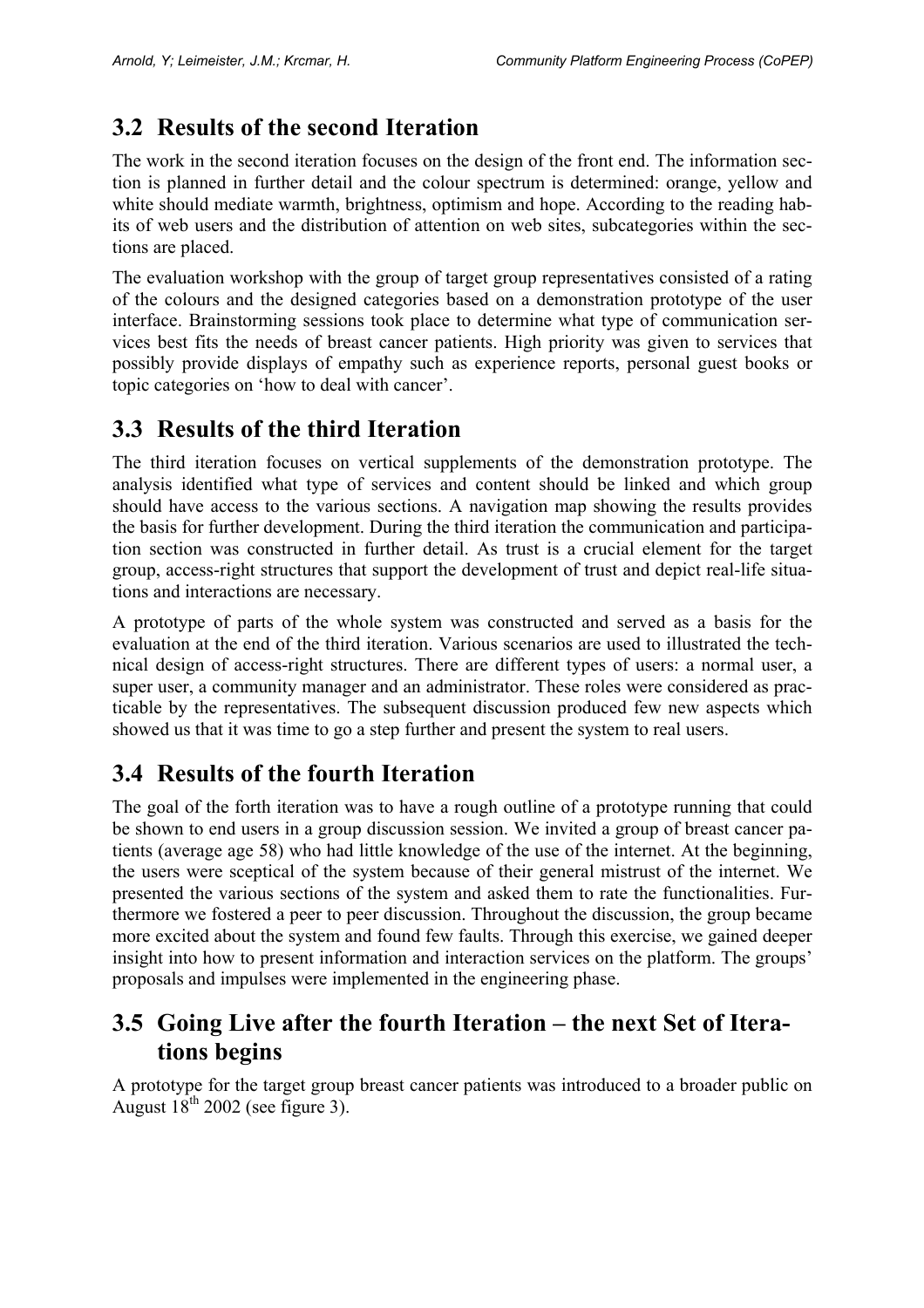

*Figure 3: The pilot system www.krebsgemeinschaft.de for breast cancer patients.* 

At present, there are approximately 600 registered users on the platform with new registrations daily. Accompanying the continual refinement of the platform, an evaluation of the running platform is conducted, taking into account click streams, typical behaviour of heavy users, content analysis of the entries of the personal guest books as well as a collection of feedback to the design of the platform via email, user surveys and group discussions with cancer patients. Due to the usage numbers of the platform and the feedback provided from users and experts, the platform can be considered successful and thus CoPEP has its first proven track of applicability.

## **4 Preliminary Results– Lessons learned from the Use of CoPEP**

Better and more concrete results were achieved through the use of visualization methods (mock-ups, prototypes or scenario discussions) during the analysis and evaluation phases of the development. Visualisation allowed the participants (especially the targeted users) to better comprehend the concept and therefore indicate to us possible problems to be solved.

The communication structure continuously changed during the development phases. Each involved group had their "own language" which caused difficulties in communication. Starting with a 'many to many' communication behaviour, after a while the interaction involved one or two individuals who functioned as intermediaries between the content supplier, the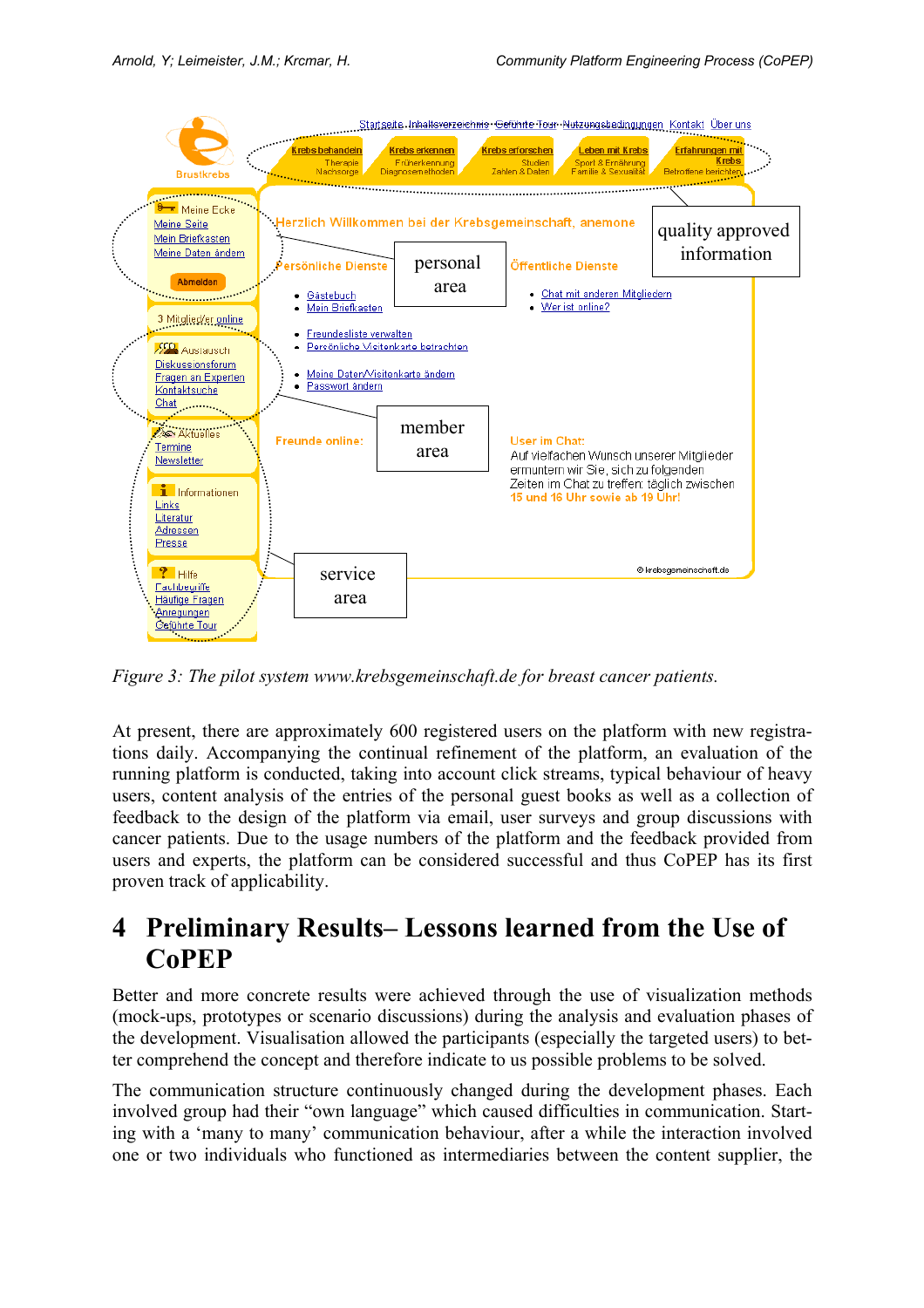graphic designer, the representatives and the technical staff. We recommend that each development team contain at least one person who assumes the role of intermediary.

Although there was an ongoing discussion and sound rating of the benefit of a chat service on the platform, the actual usage of this functionality was a surprise for the development team. What happened? The scenario analysis and rating resulted in a low score for the chat room as the experts indicated that elderly women would be reluctant to use this form of personal communication via the internet. The patients themselves indicated that they would rather use the telephone for synchronous communication. The pilot system offered a sparse version of a chat. However, over time we registered a growing usage of the chat. Patients started to realise the advantages and finally asked during a feedback session for an upgrading of the functionality and a larger window so that more people could take part in a chat session. This example demonstrates that continuous user involvement and feedback cycles as proposed with CoPEP are of great importance in keeping up with the adaptation of requirements.

The approach of the study, to first gain an overview of the available offerings and the needs of the target group through field studies and then derive rough requirements for the design and functionalities was a good strategy. The successful launch of the prototype in August finally shows that the chosen process model, CoPEP, with its emphasis on requirements engineering work through intense use of mock-ups, prototypes and scenario discussions with target users and experts of the domain is working.

# **5 Outlook for further Research**

By the time of the conference, we hope to be able to present further experiences with the use of the CoPEP-model. We are currently working on the development of a platform for a second target group (leukaemia patients) and on the development of mobile device interfaces that extend the existing community platform for breast cancer patients.

# **6 References**

- AG Krebs (1999). Arbeitsgemeinschaft bevölkerungsbezogener Krebsregister in Deutschland. Krebs in Deutschland. Saarbrücken, Germany.
- Arnold, Y. (2002). Requirements Engineering: Bedarfsgerechte Konzeption und Implementierung einer Community Plattform für Krebspatienten. Master Thesis at the Information Systems Department. Universität Hohenheim, Germany.
- Balzert, H. (1998). Lehrbuch der Software-Technik. Software-Management, Software-Qualitätssicherung, Unternehmensmodellierung. Heidelberg; Berlin, Spektrum Akademischer Verlag GmbH.
- Binsted, K.; Cawsey, A.; Jones, R. (1995). Generating Personalised Patient Information Using the Medical Record. In: Proceedings of the AI in Medicine Europe.
- Boehm, B.W. (1989). A Spiral Model for Software Development and Enhancement. In: Boehm, B.W. (Ed). Software Risk Management. Washington, IEEE Computer Society Press.
- Conallen, J. (2000). Building web applications with UML: Addison Wesley Longman, Inc.
- Daum, M.; Klein, A.; Leimeister, J.; Krcmar, H. (2001). Webbasierte Informations- und Interaktionsangebote für Onkologiepatienten - Ein Überblick. Information Systems Department. Universität Hohenheim, Germany.